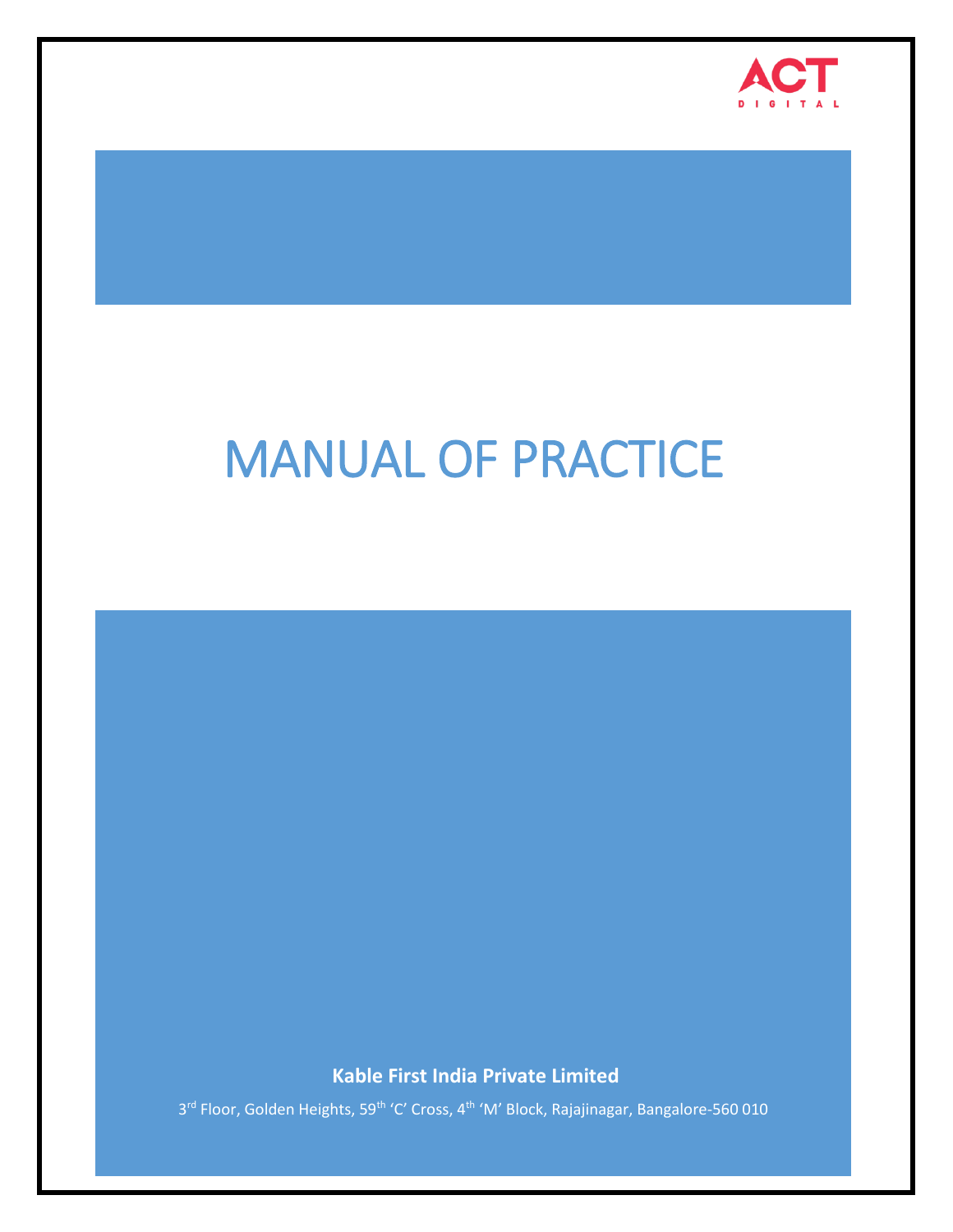

# **Kable First India Private Limited**

Tel: 080 42840044 (GST Reg. No: 29AACCK9939P1ZH)

Address: 3<sup>rd</sup> Floor, Golden Heights, 59<sup>th</sup> 'C' Cross, 4<sup>th</sup> 'M' Block, Rajajinagar, Bangalore-560 010

# **MANUAL OF PRACTICE**

# **I. TERMS & CONDITIONS ON WHICH KFI SHALL PROVIDE ITS SERVICE 1. Definitions**

- a. "Addressable System" means an electronic device (which includes hardware and its associated software) or more than one electronic device put in an integrated system through which transmission of programmes including re-transmission of signals of television channels can be done in encrypted form, which can be decoded by the device or devices at the premises of the subscriber within the limits of the authorization made, on the choice and request of such subscriber, by the distributor of television channels;
- b. "Authority" means Telecom Regulatory Authority of India established under sub-section (1) of section 3 of the Telecom Regulatory Authority of India Act, 1997 (24 of 1997);
- c. "Broadcaster" means a person or a group of persons, or body corporate, or any organization or body who, after having obtained, in its name, downlinking permission for its channels, from the Central Government, is providing programming services;
- d. "Bouquet" or "Bouquet of channels" means an assortment of distinct channels offered together as a group or as a bundle and all its grammatical variations and cognate expressions.
- e. "Basic Service Tier" means a package of free-to-air channels offered by the cable operator to a subscriber with an option to subscribe, for a single price to the subscribers of the area in which his Cable Television Networks is providing service;
- f. "local cable operator" or "LCO" means a person registered under rule 5 of the Cable Television Networks Rules, 1994;
- g. "cable service" or "cable TV service" means the transmission of programmes including retransmission of signals of television channels through cables;
- h. "cable television network" or "cable TV network" means any system consisting of a set of closed transmission paths and associated signal generation, control and distribution equipment, designed to provide cable service for reception by multiple subscribers;
- i. "Distributor Retail Price" or "DRP" means the price, excluding taxes, declared by a distributor of television channels and payable by a subscriber for a-la-carte pay channel or bouquet of pay channels;
- j. "free-to-air channel" or "free-to-air television channel" means a channel which is declared as such by the broadcaster and for which no fee is to be paid by the distributor of television channels to the broadcaster for signals of such channel ;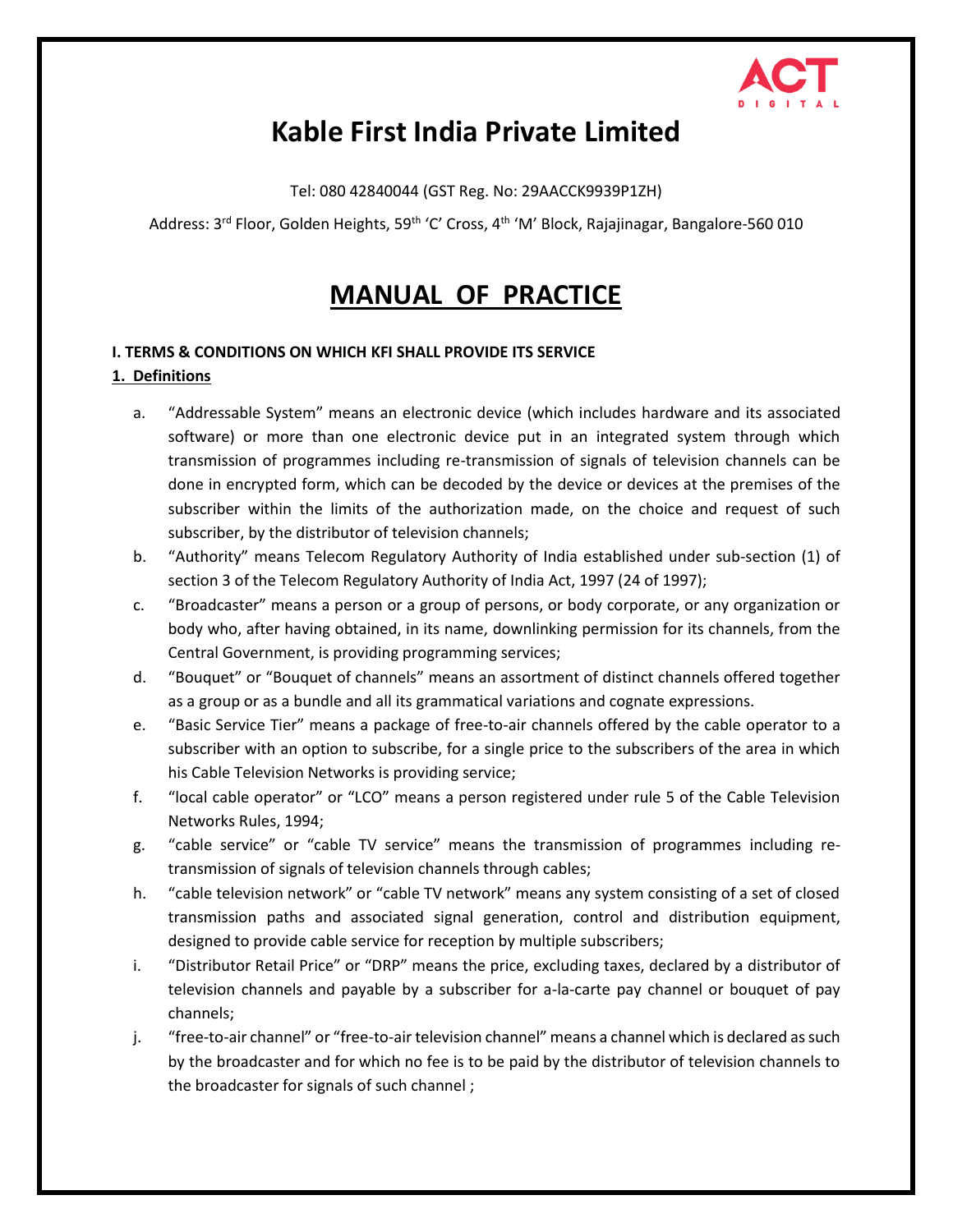

- k. "lock-in period" with reference to subscription of a-la-carte channel or bouquet of channels, means a period of subscription during which a subscriber is restricted from discontinuing or altering the terms of the subscription of such channel or bouquet of channels;
- l. "multi-system operator" or "MSO" means a cable operator who has been granted registration under rule 11 of the Cable Television Networks Rules, 1994 and who receives a programming service from a broadcaster and re-transmits the same or transmits his own programming service for simultaneous reception either by multiple subscribers directly or through one or more local cable operators;
- m. "Maximum Retail Price" or "MRP" means the maximum price, excluding taxes, payable by a subscriber for a-la-carte pay channel or bouquet of pay channels;
- n. "pay channel" means a channel which is declared as such by the broadcaster and for which a share of maximum retail price is to be paid to the broadcaster by the distributor of television channels and for which due authorization needs to be obtained from the broadcaster for distribution of such channel to subscribers;
- o. Network Capacity Fee" means the amount, excluding taxes, payable by a subscriber to the distributor of television channels for distribution network capacity subscribed by that subscriber to receive the signals of subscribed television channels and it does not include subscription fee for pay channel or bouquet of pay channels.
- p. "programme" means any television broadcast and includes-
	- (i) exhibition of films, features, dramas, advertisements and serials;
	- (ii) any audio or visual or audio-visual live performance or presentation,

and the expression "programming service" shall be construed accordingly;

- q. "set top box" means a device, which is connected to or is part of a television receiver and which enables a subscriber to view subscribed channels;
- r. "subscriber" for the purpose of these regulations, means a person who receives broadcasting services related to television from a distributor of television channels, at a place indicated by such person without further transmitting it to any other person and who does not cause the signals of television channels to be heard or seen by any person for a specific sum of money to be paid by such person, and each set top box located at such place, for receiving the subscribed broadcasting services related to television, shall constitute one subscriber;
- s. "You" means the Subscriber.

# **1. SERVICES**

- a) This agreement specifies the terms and conditions on which Kable First India Private Limited (hereinafter referred to as "KFI") shall provide the interactive Cable Service, voice and data services and other value added services etc. ("Service/s") to the person, whose name is specified and signature appended on the Customer Application Form ("CAF/E-CAF") (hereinafter referred to as "the Subscriber").
- b) KFI's service shall be made available to the subscriber with effect from the date of activation of the Set Top Box ("STB") and on terms and conditions contained herein and also contained in the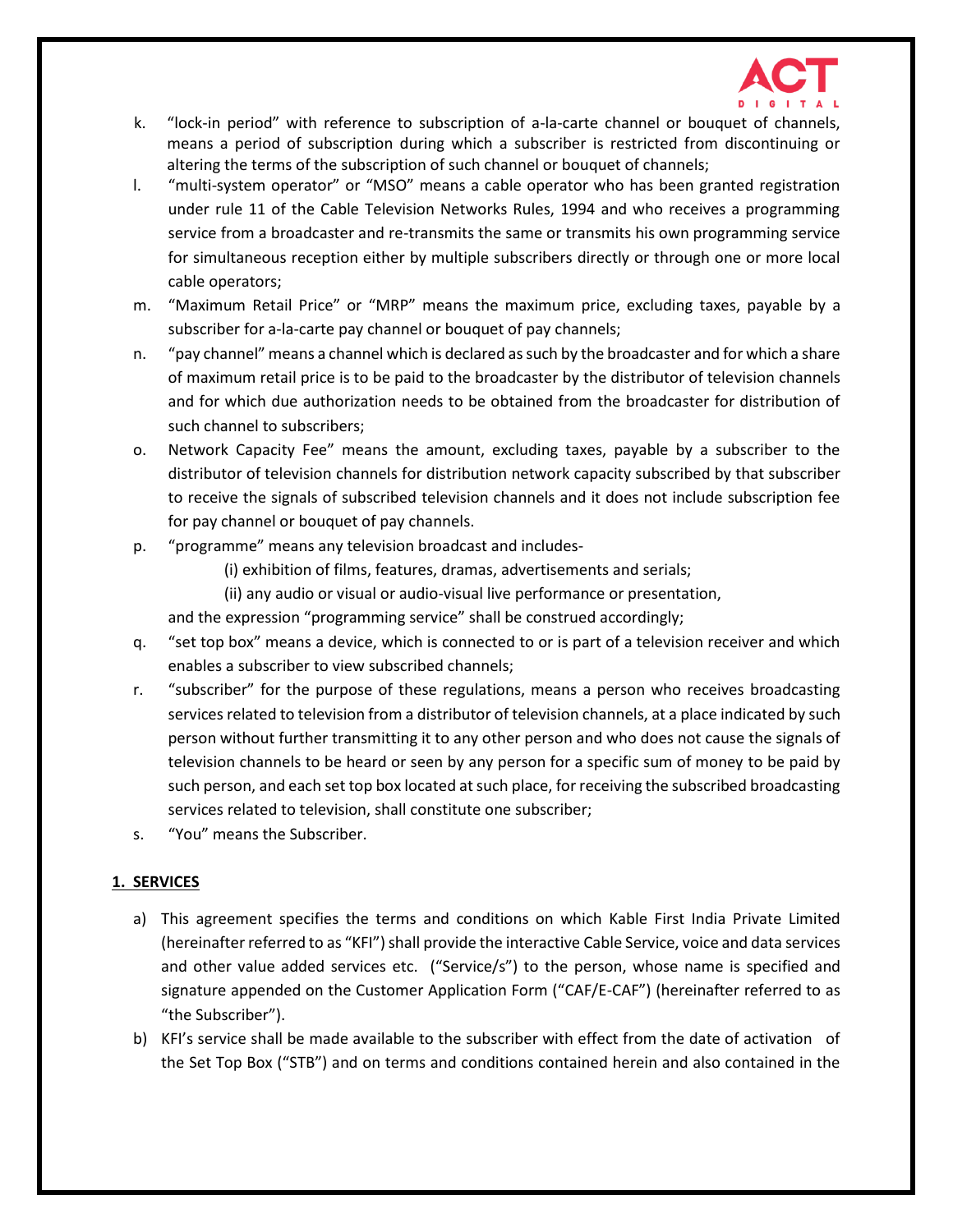

consumer charter published in our website www.actcorp.in which the subscriber hereby unconditionally accepts and undertakes to abide.

- c) The subscriber shall fill in CAF/E-CAF in duplicate and submit the CAF to the LCO. The subscriber shall ensure that the information stated in CAF/E-CAF is and shall continue to be complete and accurate in all respects and the subscriber hereby undertakes to immediately notify KFI or its LCO of any change thereto. Photo identification and Address proof has also to be submitted along with the CAF/E-CAF, else the same will be treated as an incomplete CAF/E-CAF. The LCO shall return the duplicate copy of the completed CAF/E-CAF to the subscriber duly acknowledged.
- d) The subscriber shall choose any a-la-carter free-to-air channel(s), pay channel(s) or bouquet(s) of channels offered by Broadcasters or bouquet(s) of channels offered by KFI or a combination thereof. Provided if the subscriber opted for any such a-la-carter free-to-air channel(s), pay channel(s) or bouquet(s) of channels as mentioned herein, shall not discontinue the subscription of such channel or bouquet of channels for lock-in-period from the date of subscription ("Lock-in-Period").
- e) Composition of channels in any package that the subscriber has availed of will not be altered for the said Lock-in-period from the date of subscription/activation. Should there be a change in the same due to any channel becoming unavailable on our network, Distributor retail price reduction equivalent to the a la carte rate of that channel/bouquet of channels will be provided from the date of discontinuation.
- f) All incomplete Customer Application Forms shall be rejected and the deficiencies shall be informed to the subscriber. The LCO will respond within 2 working days of receipt of application, and inform the subscriber of the deficiencies and shortcomings in the CAF/E-CAF submitted by subscriber.
- g) In case of technical or operational non-feasibility at the location requested by the subscriber, KFI or its LCO will inform the subscriber the reasons for the same within 7 working days from the date of receipt of the CAF/E-CAF by KFI and KFI/LCO shall refund any amounts paid by the Subscriber within 15 days of such communication to subscriber.
- h) The Subscriber shall select a subscription package and inform KFI of the subscription packages or channels on an a la carte basis by ticking the same on the Tariff Enrolment Form (TEF) along with the applicable fees while submitting the CAF/E-CAF. Upon the receipt of the above TEF and fees {including applicable installation Charges Rs.350/- (Rupees Three Hundred Fifty Only) ; Activation charges Rs. 100/- (Rupees One Hundred Only } , KFI may provide the Subscriber the Set Top Box ("STB") and such other accessories as may be necessary. The subscriber shall select the payment methodology and the payment term on the same along with the STB details where the subscriber wants these channels to be activated. Upon receipt of the fully filled TEF and complete and correct in all respects, the channels selected by the subscriber shall be activated within Seven Days of its receipt.
- i) The Subscriber is entitled to alter, add to or substitute the subscription package by informing KFI and paying the additional fees, if any for such new selection.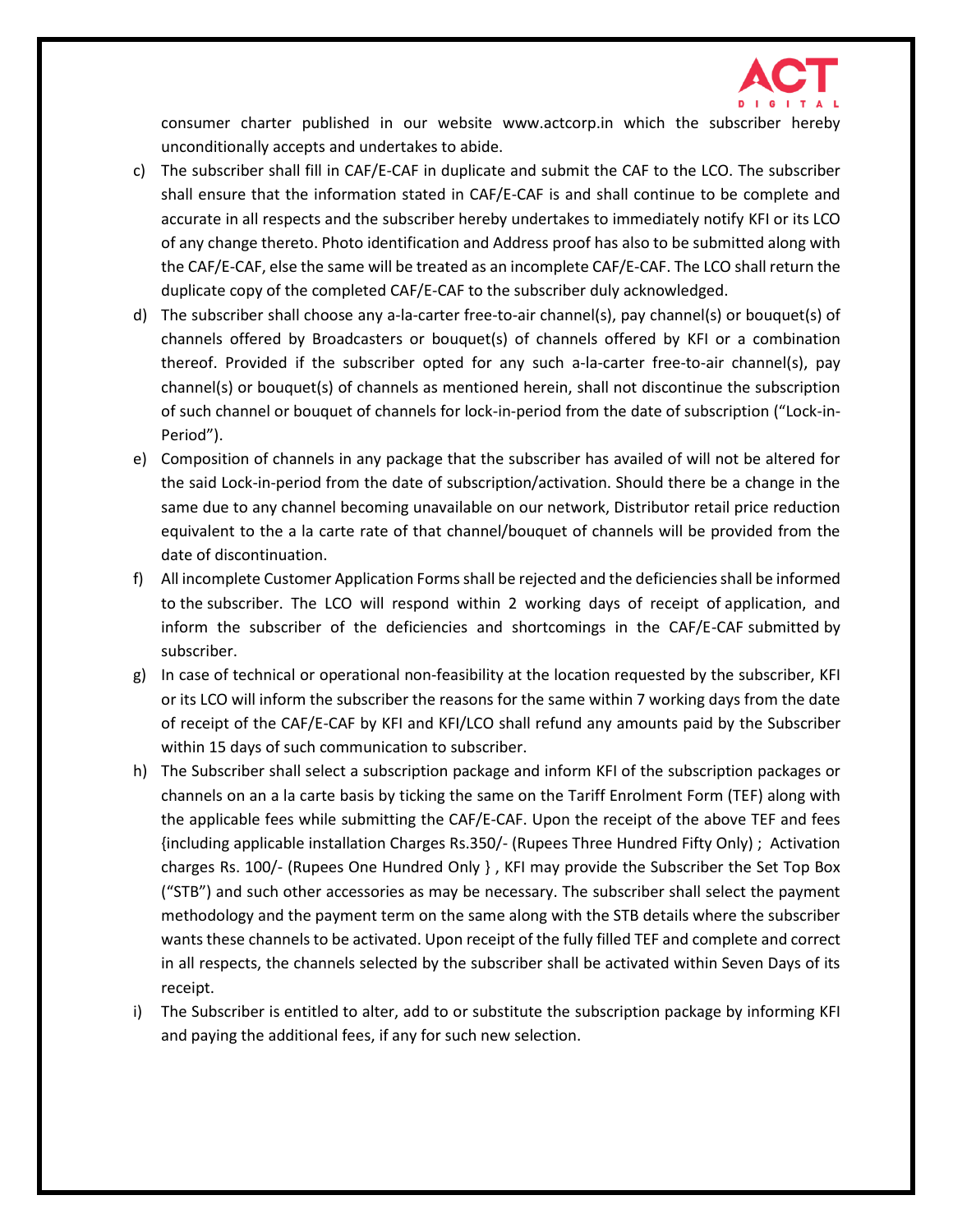

# **2. SET TOP BOX (STB)**

- a) Upon KFI accepting the CAF and receiving fees, and installation/ activation charges as specified by KFI, KFI may install the STB and all requisite accessories at the location specified by the subscriber. The Subscriber understands and agrees that KFI will collect the retail price of the STB from the subscriber at the time of installation of STB. After purchase of STB, it will become the property of Subscriber and KFI will no longer be the owner of the STB.
- b) If the STB are damaged or cannot be used due to any acts of the Subscriber, KFI shall replace the same and similar type of STB, at the cost of the Subscriber post warranty period. If the STB is lost due to negligence of the subscriber, the Subscriber shall be liable for it and has to purchase new STB by paying the STB retail price.
- c) Each STB comes with a warranty as provided by the original equipment manufacturer which will be passed on to the Subscriber as is. The terms and conditions provided by manufacturer for warranty is applicable on the said STB during the warranty period. There is no warranty applicable on the remote control.
- d) After the expiry of the warranty period, repairs to the STB would have to be paid for by the subscriber and a replacement STB may be offered, if available, at the cost of subscriber.
- e) Changes in the rates of applicable taxes & Government duties will be informed to subscribers and shall be borne by the subscriber.
- f) In case of STB malfunction out of warranty period, the KFI/LCO will replace or repair the STB. Repair or Replacement charges will be payable by the subscriber if the STB is out of warranty period.
- g) The Subscriber hereby agrees to allow the authorized representatives of the LCO/ KFI to enter into the subscriber premises for inspection, installation, removal and replacement of the Hardware/Software under the Terms hereof. This clause survives the termination until all the dues are paid to KFI.
- h) The Service shall be for personal viewing of the Subscriber/s and for his family members only. Subscriber shall not allow public viewing or exploit the same for commercial benefit or otherwise. Breach of this clause will result in termination of Service and the subscriber shall also be liable to pay damages.
- i) The Subscriber undertakes not to use or cause to be used the VC with any other STB or device and/or STB with any other VC or device and shall ensure the safety and security of the Hardware from unauthorized use, theft, misuse, damages, loss etc. during the term of his/her subscription.
- j) The Subscriber undertakes that he shall neither by himself nor allow any other person to modify, misuse or tamper with the accessories provided by KFI or to add or remove any seal, brand, logo, information, etc. which affects or may affect the integrity/ functionality/identity of the Hardware or otherwise remove or replace any part thereof; nor shall KFI use before or after the STB any decoding, receiving, recording device other than one television set.
- k) The subscriber undertakes not to do or allow any act or thing to be done as a result of which the right of the LCO/KFI in relation to the Service and/or Hardware or of the channel providers/distributors/ in relation to any Channel, may become restricted, extinguished or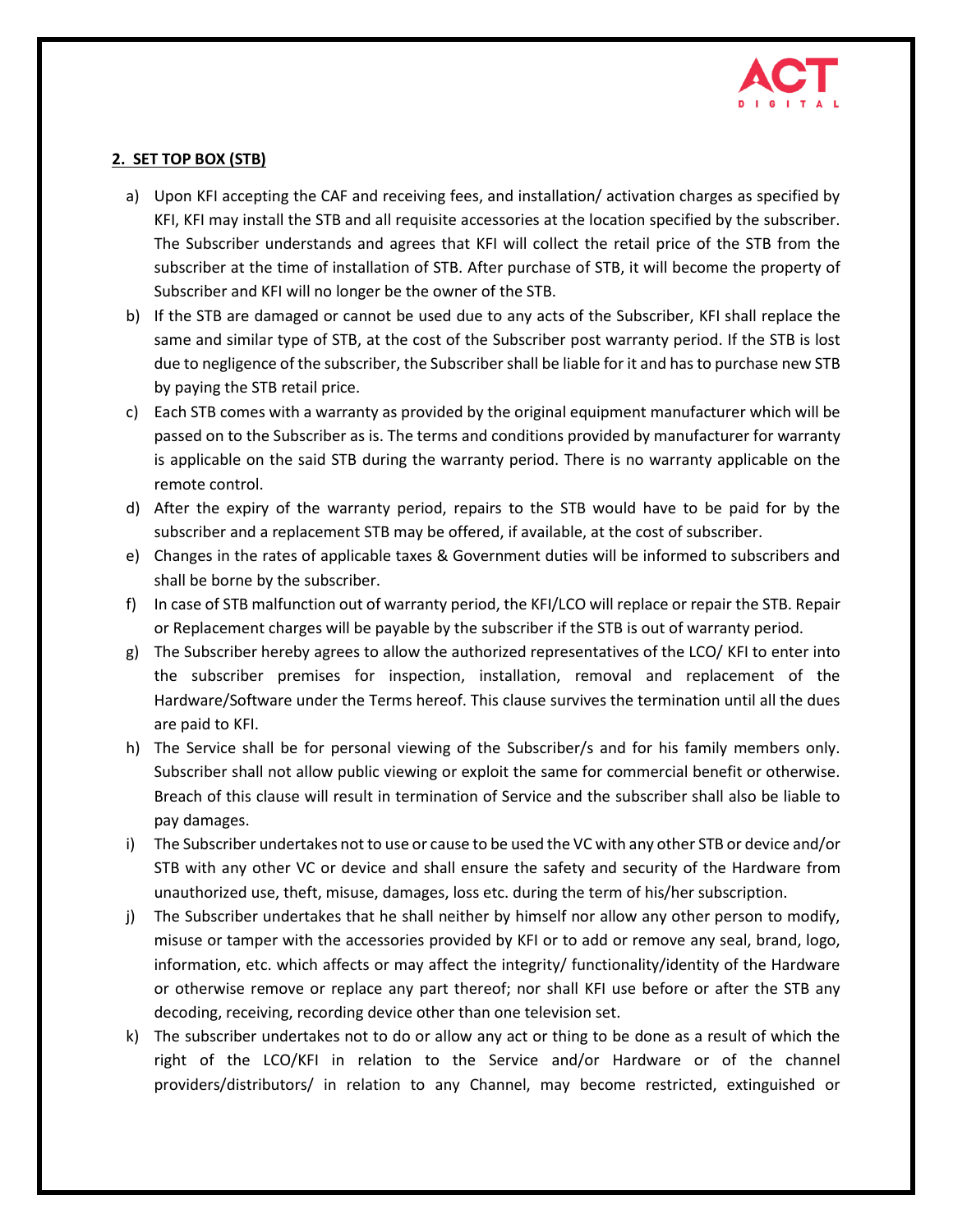

otherwise prejudiced thereby or they or any of them may be held or alleged to be in breach of their obligation under any agreement to which they are party or otherwise are so bound.

- l) The subscriber undertakes not to hypothecate, transfer or create or suffer any charge, lien or any onerous liability in respect of the Hardware which is not owned by the Subscriber during the term of his/her Subscription.
- m) The subscriber undertakes not to relay, transmit or redistribute the signals/Service to any Person or connect to any other device for any redistribution purpose.
- n) Commercial establishments will be governed by tariffs as laid down by the Authority from time to time.
- o) All the terms and conditions including the provision related to the terms of service, tariff, rebates, discount, shall be subject to the rule, regulation, notification, guidelines as may be specified by the Authority or as may be applicable from time to time.

# **3. SUBSCRIBER' S OBLIGATIONS**

- a) The Subscriber will be responsible for the safe custody and maintenance of the accessories provided to the Subscriber by KFI.
- b) The Subscriber shall not sub-let or transfer the accessories provided to any person without the prior written permission of KFI.
- c) The Subscriber shall not tamper with, reverse engineer, decompile or copy or distribute or misuse in any manner the software embedded in the STB.
- d) The Subscriber shall not commit any act or deed which adversely affects the quality, functionality, availability and/or reliability of Services rendered by KFI to any person.
- e) The Subscriber shall use the Service for lawful purposes only and shall not post or transmit through the Service any material (including any message or series of messages) that violates or infringes in any way upon the rights of others (including copyright), that is unlawful, threatening, abusive, obstructive, harassing, defamatory, invasive of privacy or publicity rights, vulgar, obscene, profane or otherwise objectionable, that encourages conduct that would constitute a criminal offense, give rise to civil liability, or otherwise violate any law.
- f) The Subscriber acknowledges and covenants that the Services are provided for use in a single household at a single point (where Subscriber is an individual) or in a single office at a single point (where the Subscriber is a corporate) and any attempt to resell/transfer or distribute service without the express written permission of KFI, will result in immediate termination of Services and possible criminal prosecution.

#### **4. BILLING, CHARGES AND PAYMENT**

- a) The Subscriber shall pay for the Service, to which he/she/it has subscribed herein, including applicable charges for installation, activation and retail price of STB in advance.
- b) In addition to the amounts specified in the CAF/E-CAF, the Subscriber shall be liable to pay GST or such other similar taxes, duties and levies applicable on the amounts payable by the Subscriber to KFI or its LCO under or pursuant to this agreement.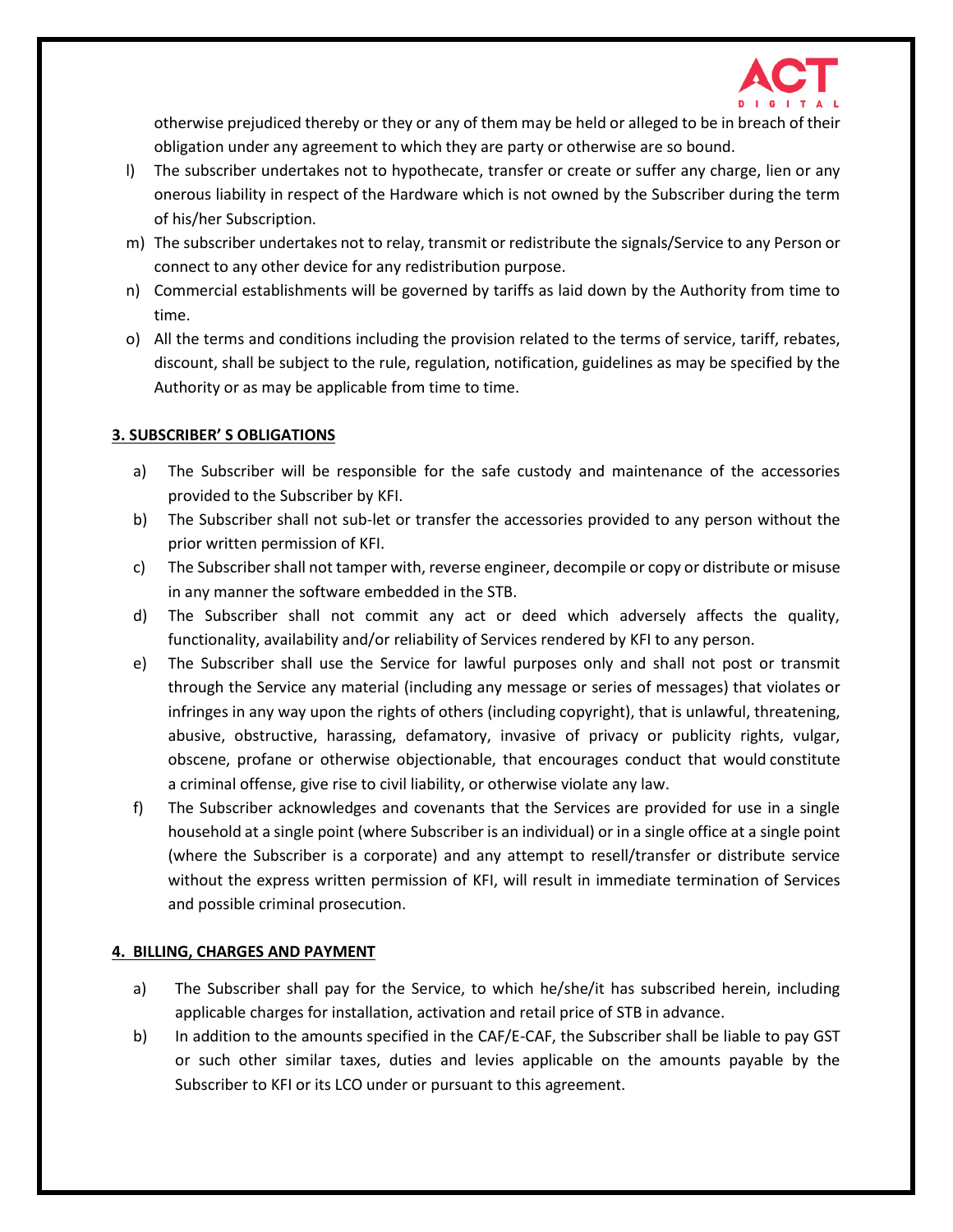

- c) As per the a-la-carte channel/bouquet of channels opted by the subscriber, the subscriber shall pay the Distributor retail price of such a-la-carte pay channel(s) and Bouquet of pay channels in addition to Network Capacity fee ("**Subscription Charges**") to KFI directly or its LCO on or before 15th of every calendar month in advance, and in case of quarterly, half yearly or annual plan then the 15th of respective English calendar month in advance. All payments shall be made in full by the due date as mentioned above along with the applicable taxes as the case may be. Any delay in payment by the due date will attract an interest at 2% per month. In case of dishonor of a cheque, subscriber shall pay such charges as may be applicable from time to time. Billing dispute if any will be resolved within 7 days by LCO or KFI as the case maybe.
- d) In the event of disconnection of services to the subscriber on non-payment of subscription charges the subscriber shall contact their respective LCO for payment of subscription charges and reactivation of services. Subscriber hereby understands and agrees that KFI shall not be liable to subscriber on disconnection services on no-payment of subscription charges as the subscription charges are collected by LCO directly from the subscriber and KFI is depending on the report/information submitted by the LCO on the payment of subscription charges by the subscribers in LCO's network.
- e) If the Services provided to the Subscriber are disconnected for any reason whatsoever, the Subscriber shall be liable to pay reconnection charges in addition to the fees and charges payable by the Subscriber for availing of the Services.
- f) The Subscriber shall make payment for at least one month charges/ bill and installation & activation charges for the Services. The Subscriber shall not be entitled to refund/ adjustment if he terminates this agreement within one billing cycle as opted by him in the CAF/E-CAF.
- g) If the agreement is terminated by either party and the Subscriber has paid amounts in advance to KFI or its LCO, KFI or its LCO shall refund part of such amounts to the Subscriber subject to applicable deductions. Refund, if any will be issued within 30 days following resolution of complaint or before the next billing cycle whichever is earlier.

#### **5. TERM AND TERMINATION**

- a) This agreement shall commence upon KFI activating the STB and shall remain in force, till terminated as per the terms of this agreement.
- b) The Subscriber may terminate this agreement by giving a notice of 15 (Fifteen) days to KFI, no charges will be payable by the subscriber even if KFI or its LCO fails to disconnect the service within due date.
- c) KFI shall be entitled to terminate this agreement and deactivate the Services to the subscriber for any reasons by providing a 15 days' notice. However this will not apply if the subscriber is found to be the cause of piracy and/or defaulter of payments.
- d) Upon the termination of this agreement, the Subscriber shall return the accessories to KFI in the same condition as it was when provided to the Subscriber. If the accessories are not in the condition as specified above, then the Subscriber shall be liable to pay KFI the cost of the accessories.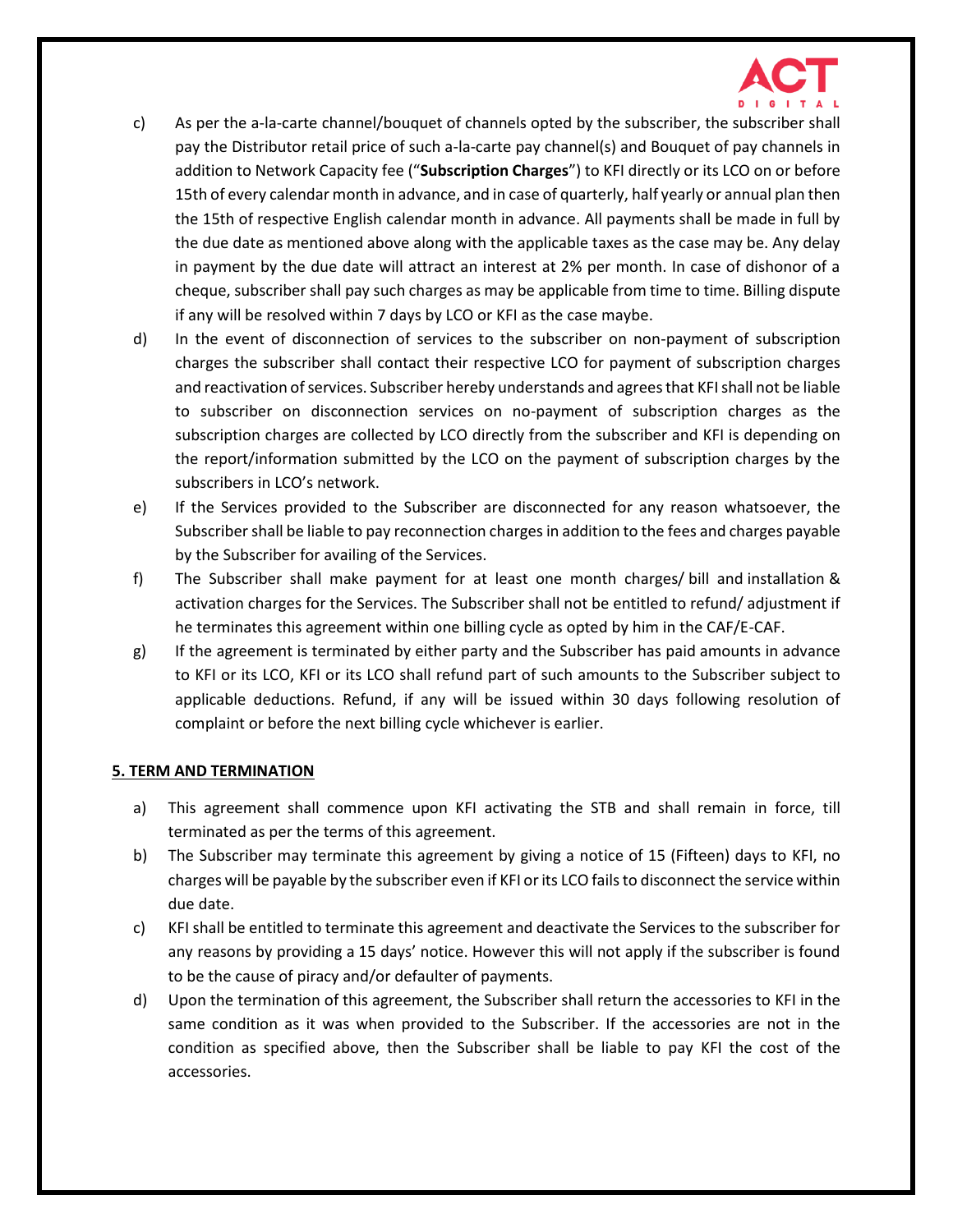

#### **II) DETAILS OF PROVISIONS FOR CONSUMER PROTECTION:**

- **a) Disruption Of Service:** KFI or its linked LCO will give a prior notice of at least three days to its subscribers in case of any Interruption of broadcasting services related to television due to preventive maintenance.
- **b) Price protection to subscribers:** In case if the subscriber availed the broadcasting services with a lock-in period or the charges for subscription of broadcasting services are paid in advance for a specific period by a subscriber in pursuance of any scheme offered by KFI, KFI will provide such services for such period to the subscriber without any increase in the price of subscription and without altering the other terms of subscription to the disadvantage of the subscriber subject to availability of said TV Channel(s)/bouquet of Channel with KFI Network. In the event of said TV Channel(s) or Bouquet of Channels becoming unavailable on KFI network, Distributor retail price reduction equivalent to the a la carte rate of that channel(s)/bouquet of channels will be provided from the date of such discontinuation.

# **c) SUSPENSIONS/TERMINATION OF SERVICE AND DEACTIVATION OF CHANNEL(S) OR BOUQUET**

- i. Fifteen (15) day notice period will be given if KFI chooses to discontinue providing of any channel/s. The notice of discontinuation shall be displayed on the TV screen as a scroll on the (our) local cable channel and shall also be Disseminated through Customer care programming Service.
- ii. If the subscriber chooses to relocate, the subscriber shall submit its application in advance either to KFI or its LCO. After verification of the outstanding, KFI shall provide the services at the new location subject to necessary charges as per regulation, provided it is technically and operationally feasible subject to payment restoration and reactivation charges. If not, KFI or the LCO will inform the subscriber likewise and the subscriber can opt to surrender the accessories and proceed to claim a refund as per the terms of the scheme.
- iii. The request for the temporarily suspension of service shall be placed by the subscriber with 15 days of notice in writing prior to the date of suspension. No suspension of services is possible if the period of suspension is lesser than a calendar month. Suspension of services is possible for one calendar month or a multiple of calendar month, but the period cannot exceed three calendar months. Restoration/Reactivation charges will be levied if the request for reactivation of services received within Three months from the date of suspension at Rs.25/- and post expiry of three months at Rs.100/- respectively along with applicable tax.
- iv. Any request for addition of channel/bouquet will by default be done from the next billing cycle. Subject to lock-in period, disconnection or change of a channel/bouquet request from the subscriber can be acted upon only on a calendar month basis.
- v. Notwithstanding the aforesaid, the services shall be liable to be terminated or suspended at the sole option of LCO/ KFI either wholly or partly, upon occurrence of any of the following events i.e.
	- if the subscriber commits a payment default;
	- in case of any breach by the subscriber;
	- if the subscriber is declared bankrupt, or insolvency proceedings have been initiated against the subscriber;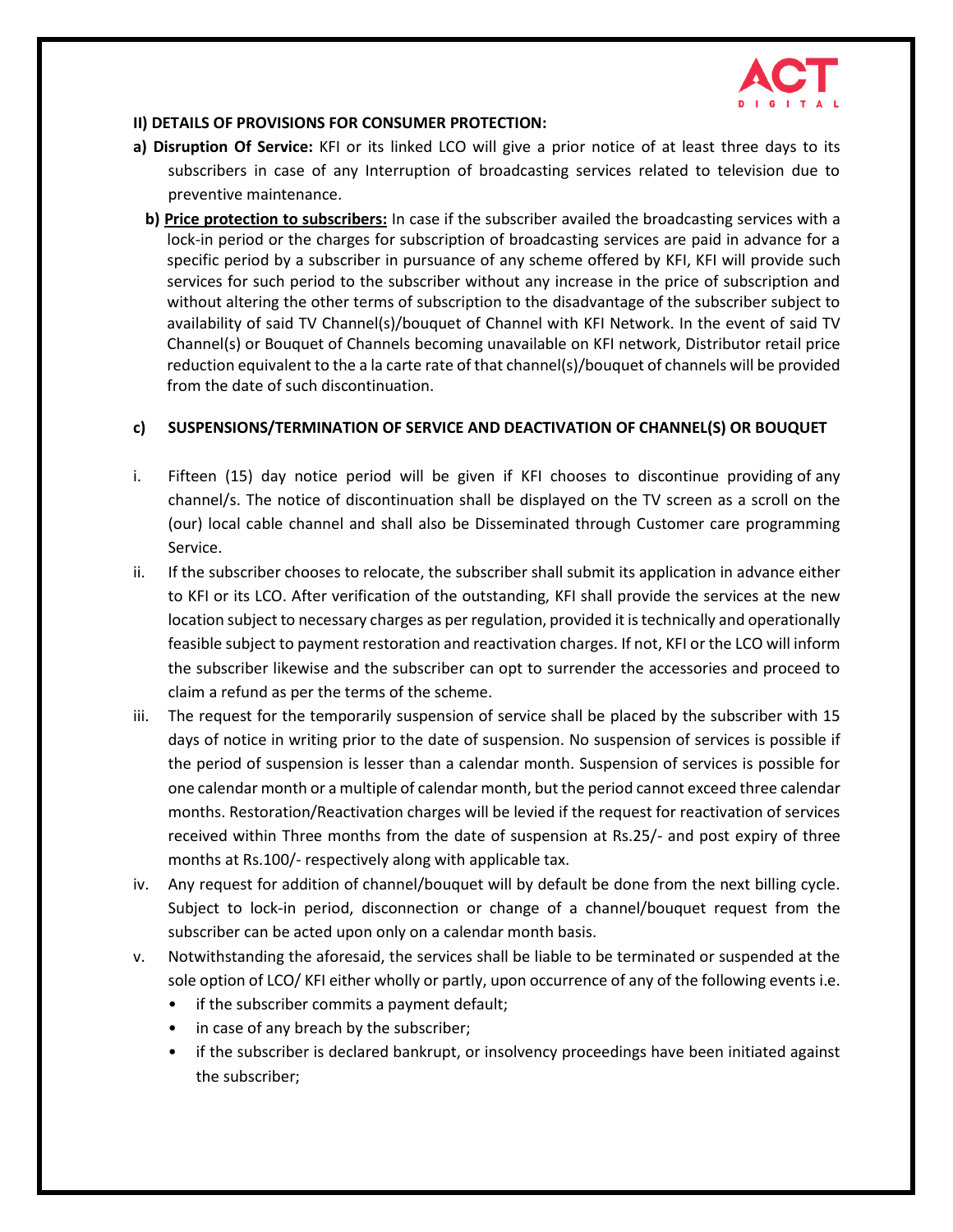

- in order to comply with the Cable television Networks (Regulation) Act, 1995 and/or the Rules made thereunder and all and any other applicable laws, notifications, directions and Regulations of any statutory or regulatory bodies;
- if the Broadcaster/Channel Providers suspend or discontinue to transmit any Channel/s for any reason.
- vi. In the event of suspension, the Subscriber will be liable to pay forthwith upto the last day of the month of suspension/termination and to return forthwith the VC and any other accessories, in working condition (reasonable wear and tear excepted).
- vii. The Service may be restored upon receipt of all the dues, advance Subscription or deposit, reconnection charges (if payable) and any other amount payable under the Terms and on such other terms and condition as may be in force. If the Service was suspended due to the Subscriber's default, the Subscriber shall also pay the amount for the disconnected period as if the Service had continued.

#### **III. PROCEDURE AND BENCHMARK FOR REDRESSAL OF COMPLAINTS**

- i. We have set up a centralized helpline no. 080-42840044 to assist you should the need arise. Subscriber can log in their complaint on the Customer care number or helpline number of KFI or directly with LCO. The Customer Care Number is available from 08.00 Hrs. to 22.00 Hrs. on all day of the week. For each complaint received by us the subscriber will be assigned a Docket Number. The complaints received during night time will be attended on the next day.
- ii. If the service is provided through a LCO, it will be the responsibility of the LCO to maintain the Quality of Services standards as laid down by the Authority wherever it pertains to distribution of signals from the node/amplifier of KFI. If the services is provided directly by KFI, it will be responsibility of the KFI to maintain the Quality of Services standards as laid down by the Authority.
- iii. In addition to the helpline no. you can also log in complaints from your Registered Mobile No. or your *registered* email ID.
- iv. For each complaint you will be issued a Docket/ticket No. and you can monitor the same through our "Web Based Monitoring System". Whilst issuing you the docket no. (Which shall inter alia contain the date and time of registration of the complaint) we shall also inform you the likely time period within which your complaint shall be resolved.
- v. In each of the service areas in which KFI's network operates through its Joint Ventures and its Distributors which are more particularly mentioned hereinabove a complaint centre has been established for redressing your complaints and for addressing service requests by you.
- vi. Every Complaint Centre has a designated Complaint Officer whose name and contact details are prominently displayed at the entrance to the Complaint Centre. On reaching the Complaint Centre please ask for the Complaint Officer who shall attend to your complaint.
- vii. Please note that every Complaint Centre is also accessible through our Centralized Helpline no. PH: 080-42840044. You shall be guided to and connected with the complaint center in your service area through the Interactive Voice Response System ("IVRS").